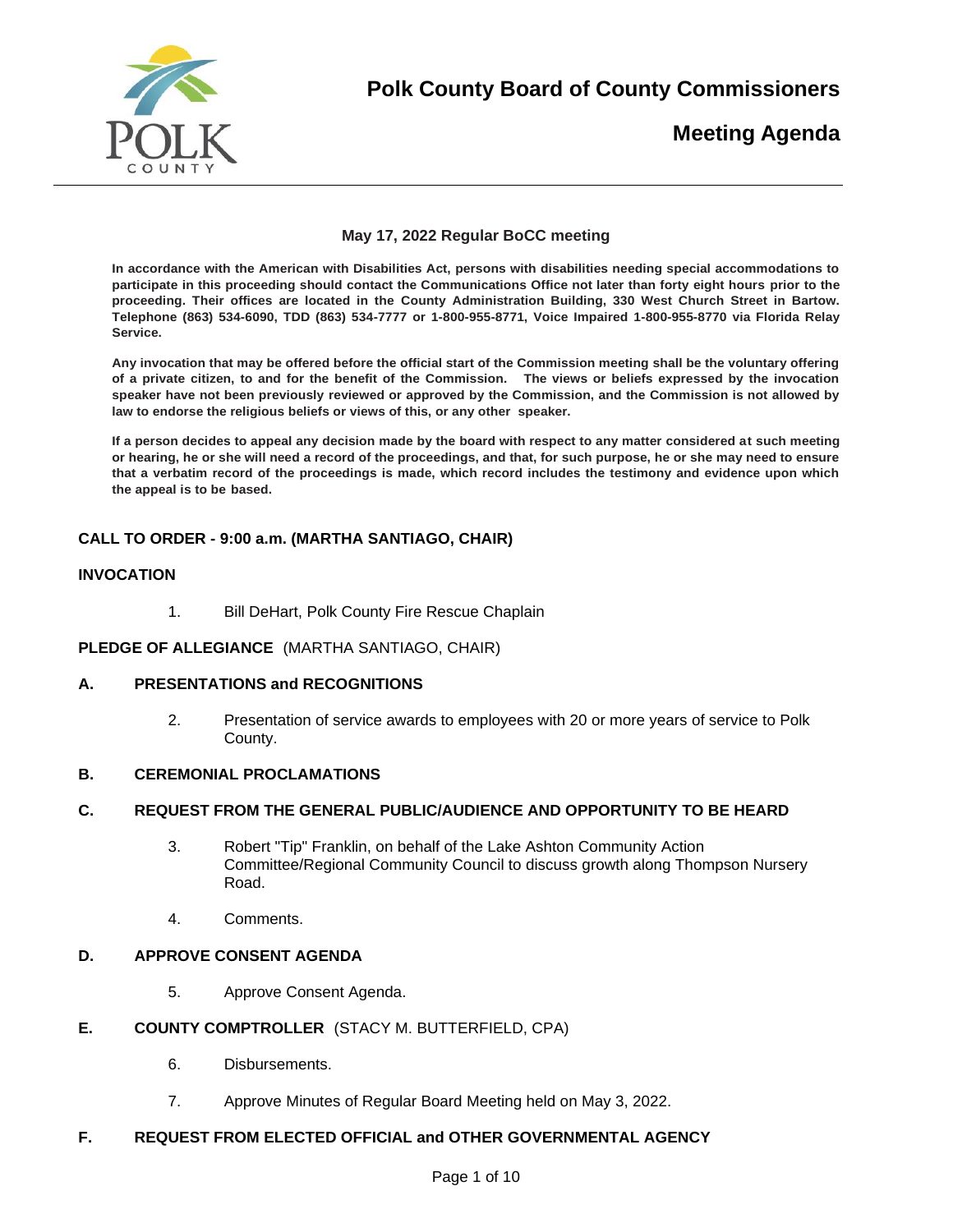# **G. COUNTY ATTORNEY** (RANDY MINK)

- 8. Approve the release of a surety in the form of Performance Bond No. 70NGP184909 in the amount of \$614,043.10 for Aniston (aka Kitty Fox). (No fiscal impact)
- 9. Accept Utilities Easement from Kenneth B. Warren and Harold R. Baxter, in conjunction with Lift Station 28. (No fiscal impact)

# **H. COUNTY MANAGER** (BILL BEASLEY)

- 10. Approve a Right-of-Way Agreement between Polk County and Doris A. White in conjunction with the Thompson Nursery Road Phase 1 (Segment 4) Improvement project. (\$495,000 one-time expense)
- 11. Approve Land Purchase Agreement between the School Board of Polk County and Polk County in conjunction with a replacement fire station known as the Eaton Park Fire Rescue Station. (\$400,000 one-time expense)
- 12. Approve a Consultant Services Authorization with Jacobs Engineering Group for engineering services to conduct an alignment study for the Galloway Road North (CR 542A) at Swindell Road Intersection Improvement project. (\$370,739.51 one-time expense)
- 13. Approve computerized maintenance management system software and implementation services agreement with IHCS, Inc. dba Maven Asset Management. (Implementation Services \$278,860.00 one-time expense; Software \$101,579.00 year 1 and \$88,514.00 for year 2, 3 and 4 annual recurring expense)
- 14. Approve transfer from Waste & Recycling Cash Balance Forward Reserves to purchase capital equipment. (\$750,000 one-time transfer)

# **I. COMMISSIONER DISTRICT 1** (GEORGE LINDSEY)

15. Commissioner Lindsey Comments.

# **J. COMMISSIONER DISTRICT 2** (RICK WILSON)

16. Commissioner Wilson Comments.

# **K. COMMISSIONER DISTRICT 3** (BILL BRASWELL)

17. Commissioner Braswell Comments.

# **L. COMMISSIONER DISTRICT 5** (NEIL COMBEE)

18. Commissioner Combee Comments.

## **M. COMMISSIONER DISTRICT 4** (MARTHA SANTIAGO, CHAIR)

- 19. Chair Santiago Comments.
	- a) Polk County Employees, 2021 United Way contributions.

## **N. LAY BOARD APPOINTMENTS**

**O. PUBLIC HEARINGS**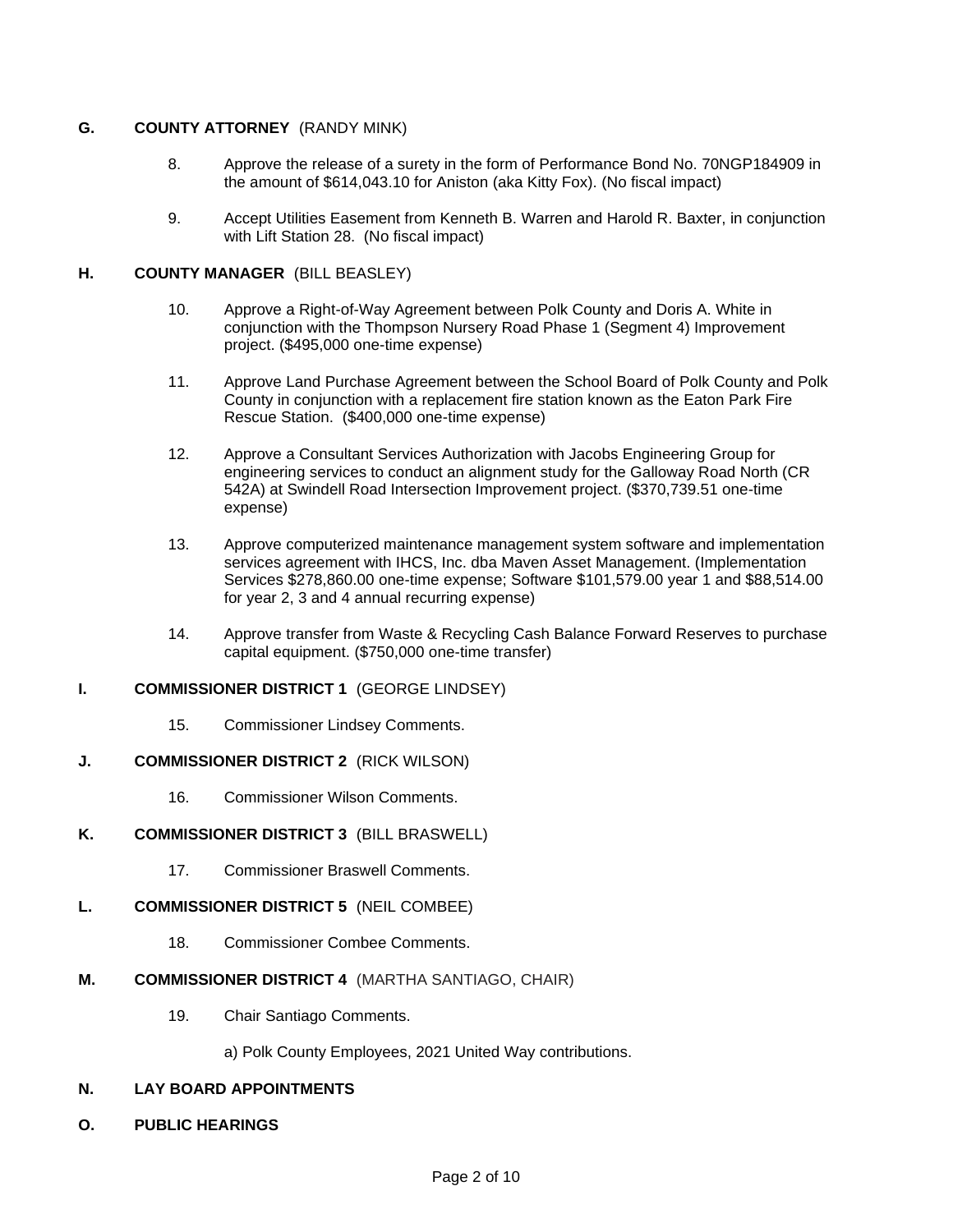- \* County Attorney opening comments
- 20. Public Hearing to consider adoption of a resolution to vacate a portion of platted, unmaintained right-of-way, as shown on the Map of the Town of Bradley Junction.
- 21. Public Hearing to consider adoption of a Resolution to vacate portions of platted, unmaintained rights-of-way as shown on the Revised Plat of Crooked Lake Subdivision, Lake Wales, Florida.
- 22. Public Hearing to consider adoption of a resolution to vacate platted, unmaintained rightsof-way, as shown on the plat of Poinciana Office and Industrial Park VII, and authorize a Release of Easement.
- 23. Public Hearing (LDCDD-2022-3 Schaller Preserve CDD) to consider the adoption of an applicant-initiated ordinance to establish the boundary of a Community Development District (CDD) in the unincorporated area of the county.
- 24. Public Hearing (LDCT-2021-19 Logistics Storage Yard) (First Hearing No Action) an applicant-initiated ordinance amending the Land Development Code to modify the conditional use criteria in Section 303 for Salvage Yards.
- 25. Public Hearing (LDWA-2022-12 Chandler Access Waiver) to consider an applicantinitiated request seeking a waiver to Section 705 of the Land Development Code (LDC).
- 26. Public Hearing (LDCU-2021-68 Larsson MH De Novo) to consider an appeal to the Planning Commission's decision to approve LDCU-2021-41.

# **P. CONSENT AGENDA ITEMS**

COMMISSIONER DISTRICT 1

COMMISSIONER DISTRICT 2

COMMISSIONER DISTRICT 3

COMMISSIONER DISTRICT 4

COMMISSIONER DISTRICT 5

## COUNTY COMPTROLLER

- 27. Removal of equipment from inventory as listed on Blanket removal Form 2147
- 28. Proposed Fiscal Year 2022-2023 budgets for the Hamilton Bluff, Peace Creek, Pollard Road and Westridge Community Development Districts.

COUNTY MANAGER

ECONOMIC DEVELOPMENT

TOURISM/SPORTS MARKETING

OFFICE OF PLANNING & DEVELOPMENT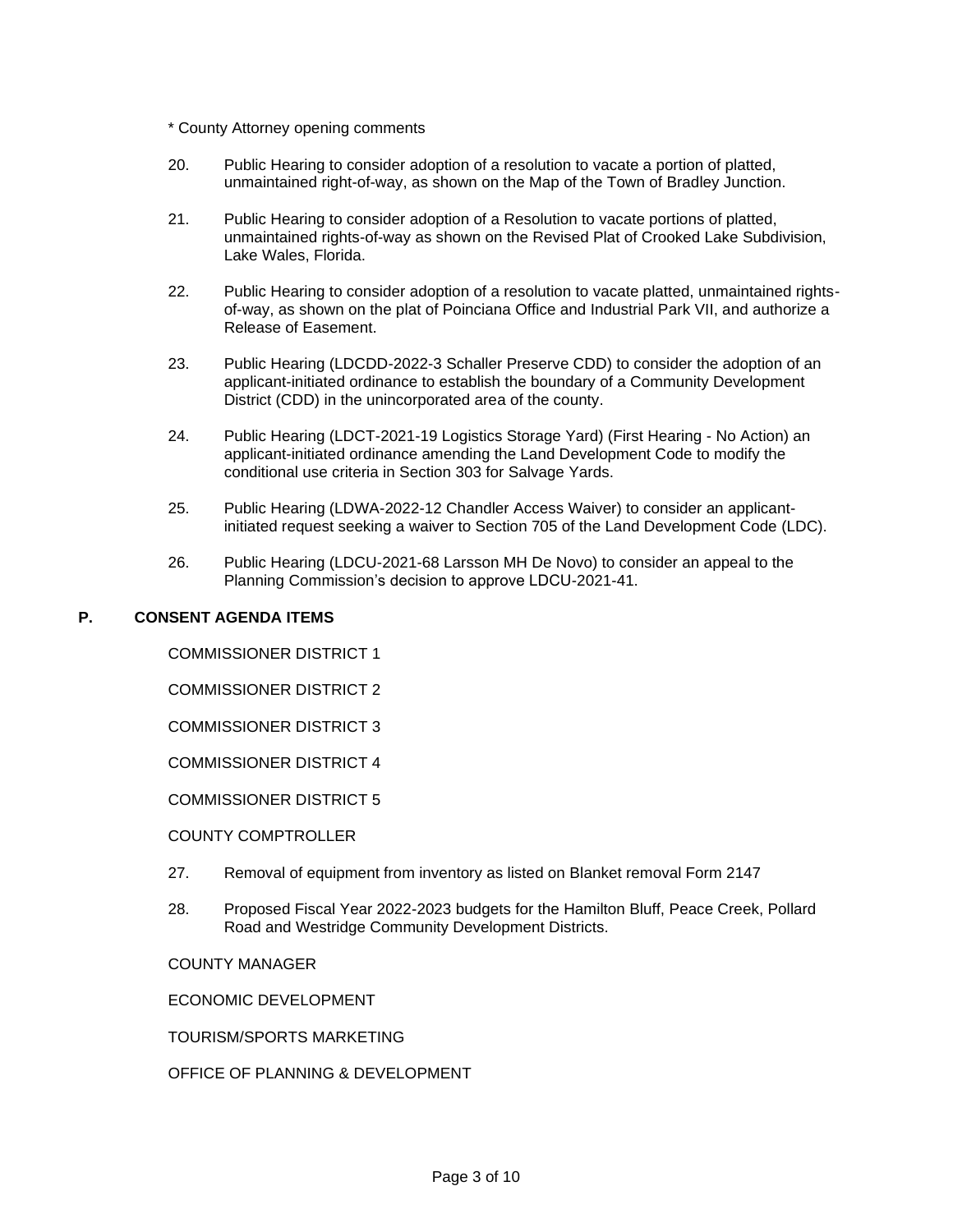- 29. SET HEARING (LDCPAS 2022-4 3rd Shalom Church CPA) to consider adoption of a Small-Scale Comprehensive Plan Amendment to change the Future Land Use designation on 1.77 +/- acres from Development of Regional Impact (DRI) to Institutional (INST) in the Utility Enclave Area (UEA). (Suggested hearing date is June 7, 2022 at 9:30 a.m. or immediately following the Regular Agenda)
- 30. SET HEARING (LDCD 2022-1 County Line and Drane Field District Map Change) to consider the District Map change on 16.50 +/- acres from Business Park-1 (BPC-1) to Business Park Center-2 (BPC-2) in the Urban Growth Area (UGA). (Suggested hearing date is June 7, 2022 at 9:30 a.m. or immediately following the Regular Agenda)
- 31. SET HEARING (LDCPAS 2022-5 County Line and Drane Field CPA) to consider the adoption of a Small-Scale Comprehensive Plan Amendment to change the Future Land Use designation on 16.50 +/- acres from Agricultural/Residential-Rural (A/RR) to Business Park Center (BPC) in the Urban Growth Area (UGA). This request is related to LDCD-2022-1 for a district change to BPC-2. (Suggested hearing date is June 7, 2022 at 9:30 a.m. or immediately following the Regular Agenda)
- 32. SET HEARING (LDCPAS 2022-6 Church of God the Bible Way CPA) to consider the adoption of a Small-Scale Comprehensive Plan Amendment to change the Future Land Use designation on 5.52 +/- acres from Residential Medium (RM) to Institutional (INST) in the Urban Growth Area (UGA). (Suggested hearing date is June 7, 2022 at 9:30 a.m. or immediately following the Regular Agenda)
- 33. SET HEARING (LDCPAS 2022-7 South Lakes RH CPA) to consider the adoption of a Small-Scale Comprehensive Plan Amendment to change the Future Land Use designation on 41.24 +/- acres from Residential Low (RL) to Residential High (RH) in the Urban Growth Area (UGA). (Suggested hearing date is June 7, 2022 at 9:30 a.m. or immediately following the Regular Agenda)
- 34. SET HEARING (LDCPAS 2022-8 South Lakes RM CPA) to consider the adoption of a Small-Scale Comprehensive Plan Amendment to change the Future Land Use designation on 21 +/- acres from Residential Low (RL) to Residential Medium (RM) in the Urban Growth Area (UGA). (Suggested hearing date is June 7, 2022 at 9:30 a.m. or immediately following the Regular Agenda)
- 35. SET HEARING (LDCU-2022-4 Lake Buffum Boat Ramp) to consider approval of 24 hour access to the Lake Buffum boat ramp. (Suggested hearing date is June 7, 2022 at 9:30 a.m. or immediately following the Regular Agenda)
- 36. SET HEARING (LDWA-2021-33 Wing Access Waiver) to consider an applicant-initiated request seeking a waiver to Section 705 of the Land Development Code. (Suggested hearing date is June 7, 2022 at 9:30 a.m. or immediately following the Regular Agenda)
- 37. Approve the release of a warranty and cash surety in the amount of \$790 for Bridgewater Crossings. (No fiscal impact)
- 38. Accept Crystal Ridge (aka Azur Resort) potable water, wastewater and reclaim utility system improvements for ownership, operation, and maintenance by Polk County Utilities. (No fiscal impact)
- 39. Accept a one-year warranty and surety in the amount of \$33,305 in the form of Maintenance Bond No. 1174664 for Crystal Ridge (aka Azur Resort). (No fiscal Impact)
- 40. Accept Frostproof Area Fire Station potable water utility system improvements for ownership, operation, and maintenance by Polk County Utilities. (No fiscal impact)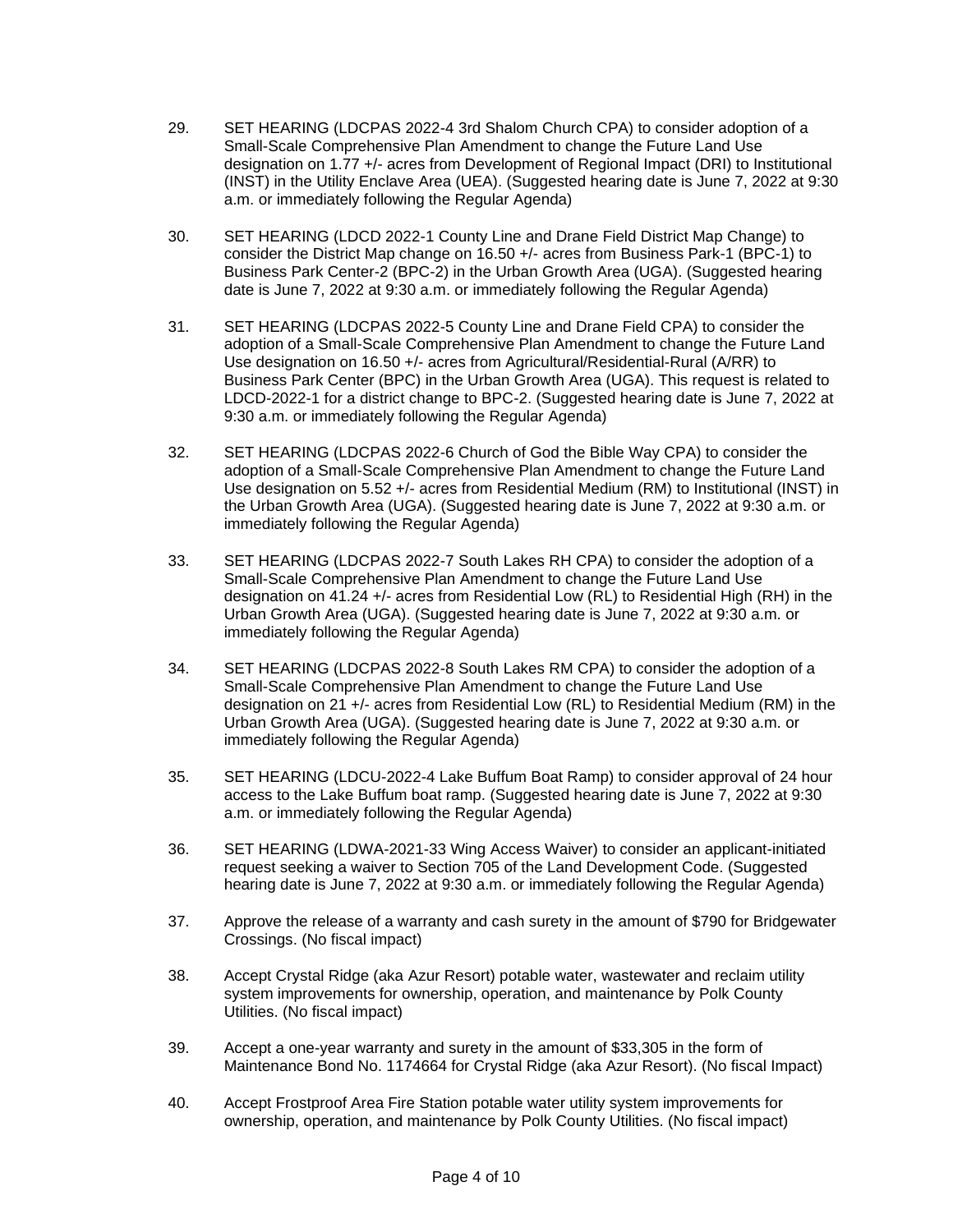- 41. Accept Kathleen Fire Station potable water and wastewater utility system improvements for ownership, operation, and maintenance by Polk County Utilities. (No fiscal impact)
- 42. Approve the release of a surety in the form of Performance Bond No. CMS344531 in the amount of \$55,000 for Mirabella Phase 1. (No fiscal impact)
- 43. Accept Mirabella Phase 1 potable water, wastewater and reclaim water utility system improvements for ownership, operation, and maintenance by Polk County Utilities. (No fiscal impact)
- 44. Accept a one-year warranty and surety in the amount of \$197,883.91 in the form of Maintenance Bond No. 024259724 for Mirabella Phase 1. (No fiscal Impact)
- 45. Approve the release of a warranty and surety in the amount of \$71,854.44 in the form of Maintenance Bond No. 1087364 for Tivoli Reserve Phase 2. (No fiscal impact)
- 46. Approve Belle Haven Phase 2 plat for Conditional Approval. (No fiscal impact)
- 47. Approve Wylie Estates plat for Conditional Approval. (No fiscal impact)
- 48. Approve recommended changes to the functional classification of select Polk County roads: Pace Road, Road C and various roads in Poinciana. (No fiscal impact)
- 49. Approve a Memorandum of Understanding (MOU) forming the Heartland Regional Resiliency Coalition.

#### DEPUTY COUNTY MANAGER

#### **PROCUREMENT**

- 50. Approve an agreement with Wood Environment & Infrastructure Solutions, Inc. to provide professional engineering services for Hamilton Road & Medulla Road Drainage Improvement project. (\$118,330 one-time expense)
- 51. Approve an agreement with WSP USA, Inc. to provide professional engineering services for Waynesville Avenue at French Avenue Drainage Improvement project. (\$92,325 onetime expense)
- 52. Approve Amendment No. 1 to the agreement with Burgess & Niple, Inc. for professional engineering services for the Wabash Avenue multi-use trail project, a CIP amendment, and budget transfer. (\$84,804.53 one-time expense and \$84,804.53 one-time transfer)
- 53. Approve Amendment No. 1 with AE Engineering, Inc. to provide professional construction, engineering, and inspection services for the Ariana Street sidewalk project, a CIP amendment, and budget transfer. (\$11,345.01 one-time expense and \$11,345.01 one-time transfer)

#### COMMUNICATIONS

54. Proclaim May 2022 as Teen Pregnancy Prevention Awareness Month.

COOPERATIVE EXTENSION SERVICES

#### HEALTH & HUMAN SERVICES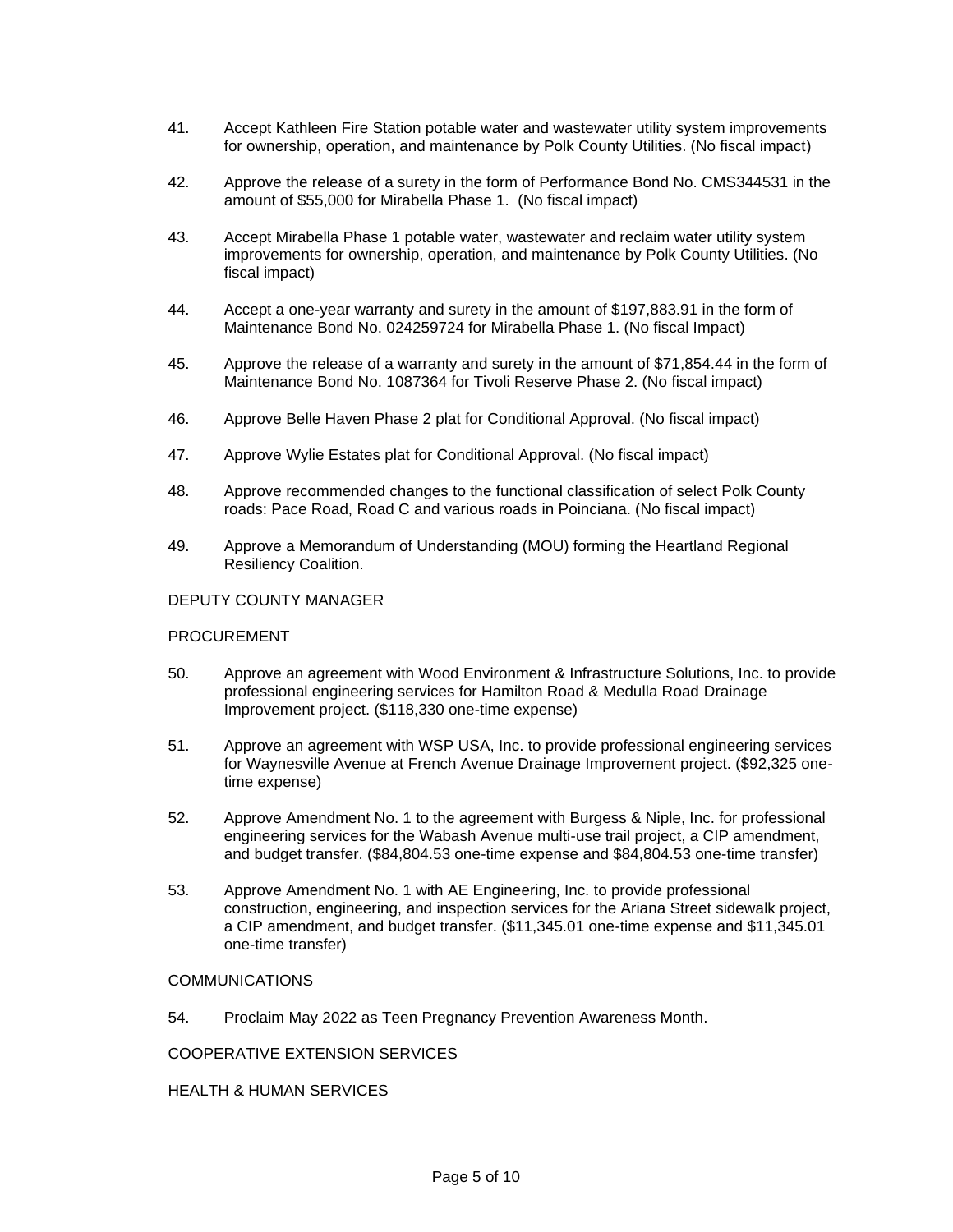- 55. Approve State housing Initiatives Partnership (SHIP) rehabilitation/replacement program homeowner assistance agreements, for the property located in Wahneta, FL. (\$153,465.48 one-time expense)
- 56. Approve HOME investment partnership (HOME) rehabilitation/replacement modification of mortgage, homeowner assistance agreement and grant agreement for Case RC21- HOME-008. (\$2,909.00 one-time expense)
- 57. Approve termination of State Housing Initiative Partnership (SHIP) rehabilitation/replacement homeowner assistance agreements for Case RC-21-S-007, and related Rehabilitation/Reconstruction Work Contract. (\$2,558.69 one-time expense)
- 58. Approve the Final Financial and Program Status Reports for the Criminal Justice, Mental Health and Substance Abuse (CJMHSA) Reinvestment Grant (contract #LHZ77) with the State of Florida, Department of Children and Families (DCF) for the Roots program.
- 59. Approve the First Amendment to the American Rescue Plan Local Fiscal Recovery Funding Agreement with Tri-County Human Services Inc. (\$419,075 one-time expense)

## EQUITY & HUMAN RESOURCES

INFORMATION TECHNOLOGY

CODE ENFORCEMENT

COUNTY PROBATION

## RISK MANAGEMENT

60. Consider approval of the proposed settlement in the matter of Edgar Daniels, Jr. v. Polk County Sheriffs' Office; \$40,000.00 one-time expense.

INDIGENT HEALTH CARE

DEPUTY COUNTY MANAGER

## FACILITIES MANAGEMENT

- 61. Approve Sand Skink Mitigation Agreement with the Greater Tampa Bay Area Council, Inc., Boy Scouts of America to purchase 5.34 conservation credits in the Ancient Islands Conservation Bank for the Watkins Road Fire Rescue Station project. (\$114,810 onetime expense)
- 62. Approve Sand Skink Mitigation Agreement with the Greater Tampa Bay Area Council, Inc., Boy Scouts of America to purchase 0.92 conservation credits in the Ancient Islands Conservation Bank for the Masterpiece Road Fire Rescue Station project. (\$19,780 onetime expense)

## FLEET MANAGEMENT

## PARKS & NATURAL RESOURCES

## FIRE RESCUE

63. Accept Firehouse Subs Public Safety Foundation Grant. (\$36,665 one-time revenue)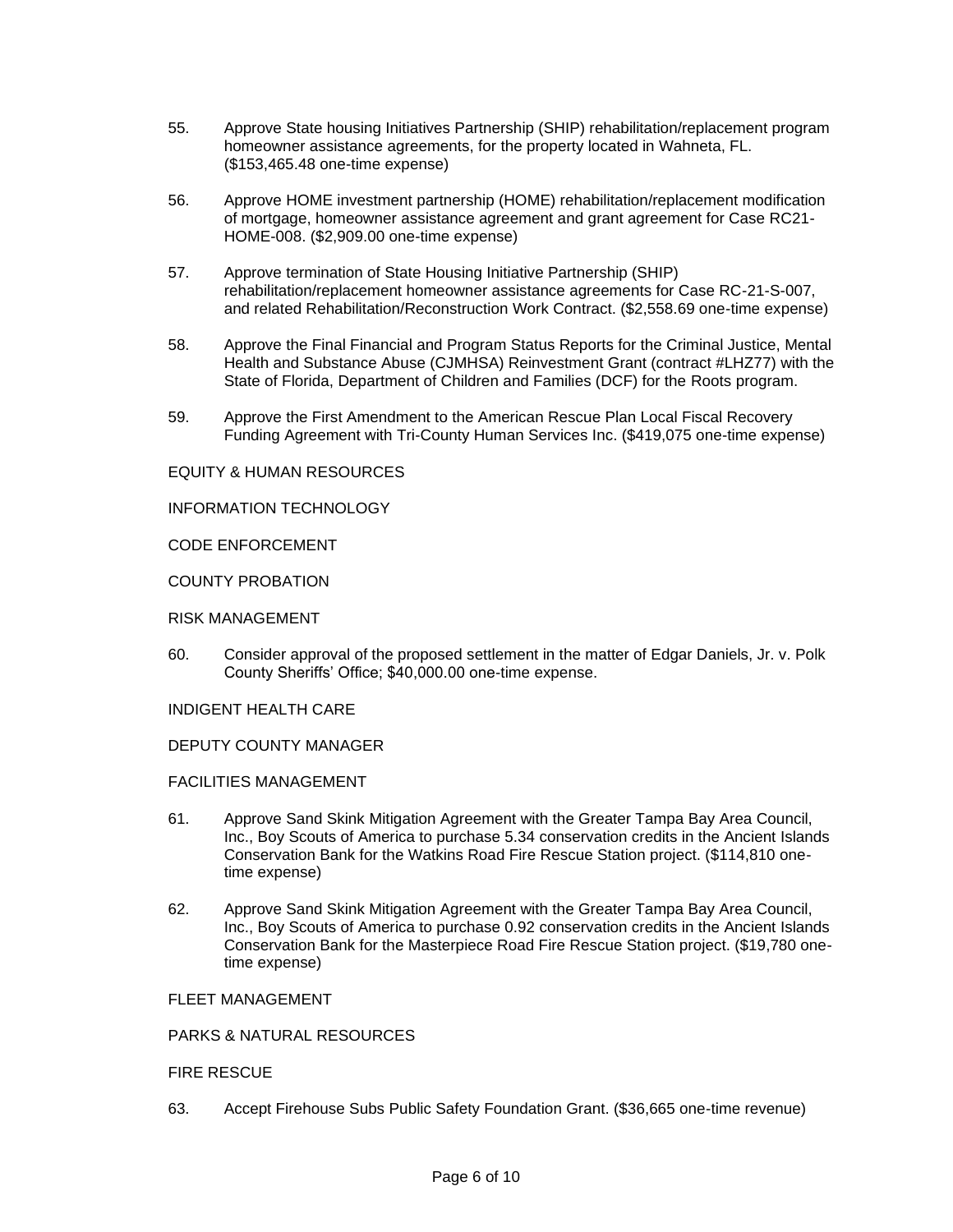## EMERGENCY MANAGEMENT

## REAL ESTATE SERVICES

- 64. Accept Quit Claim Deeds from Crooked Lake Park Sewerage Company to Polk County in conjunction with the Crooked Lake Wastewater Treatment System. (No fiscal impact)
- 65. Approve Land Purchase Agreements in conjunction with the purchase of conservation preservation properties located in the Lake Wales Ridge Ecosystem Project - Crooked Lake West Area, Stein, Bellucci Estate, Bunyak, Swieca and Smicklas Parcels. (\$9,500 one-time expense)
- 66. Accept Drainage Easement from the School Board of Polk County in conjunction with drainage improvements to Walt Williams Road. (No fiscal impact)
- 67. Accept Warranty Deeds from the Polk County School Board for additional right-of-way along Harrells Nursery Road and Park Byrd Road in conjunction with sidewalk projects. (No fiscal impact)
- 68. Accept utility easement from Indigo at Champions Gate, LLC as requested through the Development Review Process. (No fiscal impact)
- 69. Accept instrument for additional right-of-way along Wawa Access Road as requested through the Development Review Process. (No fiscal impact)
- 70. Authorize the removal of Parcel ID Number 272703-721000-008180 from the County's Surplus Lands List and authorize another public sale of said parcel with a new minimum bid amount. (Potential for \$9,538, or greater, one-time revenue)
- 71. Approve Agreement for Transfer of Public Road, between the City of Davenport and Polk County for a portion of Forty Second Street and authorize a County Deed for the right-ofway associated therewith. (No fiscal impact)
- 72. Accept Quit Claim Deeds for properties being donated for conservation preservation, Negley and Schoon Parcels. (No fiscal impact)
- 73. SET HEARING to consider a request to vacate a platted and unmaintained Alley as shown on the map of Cowdery Subdivision. (Suggested hearing date is June 7, 2022 at 9:30 a.m or immediately following the Regular Agenda)

#### ROADS & DRAINAGE

- 74. Approve Modification No. 1 to CSA No. 17-053-04 with CONSOR Engineers, LLC for the North Lake Reedy Boulevard Bridge No. 164302 Replacement project. (\$21,829.52 onetime expense)
- 75. Approve Modification No. 1 to CSA No. 17-053-05 with CONSOR Engineers, LLC for the design and permitting of N. Lake Reedy Boulevard at CR 630 intersection realignment and the removal of Bridge 164303. (\$21,829.52 one-time expense)
- 76. Approve Modification No. 1 to CSA No. 17-050-05 with AIM Engineering & Surveying, Inc. for the Bailey Road Sidewalk Project. (\$16,694 one-time expense)
- 77. Adopt a Resolution setting parking restrictions on Pine Island Drive, near Winter Haven. (\$455.54 one-time expense)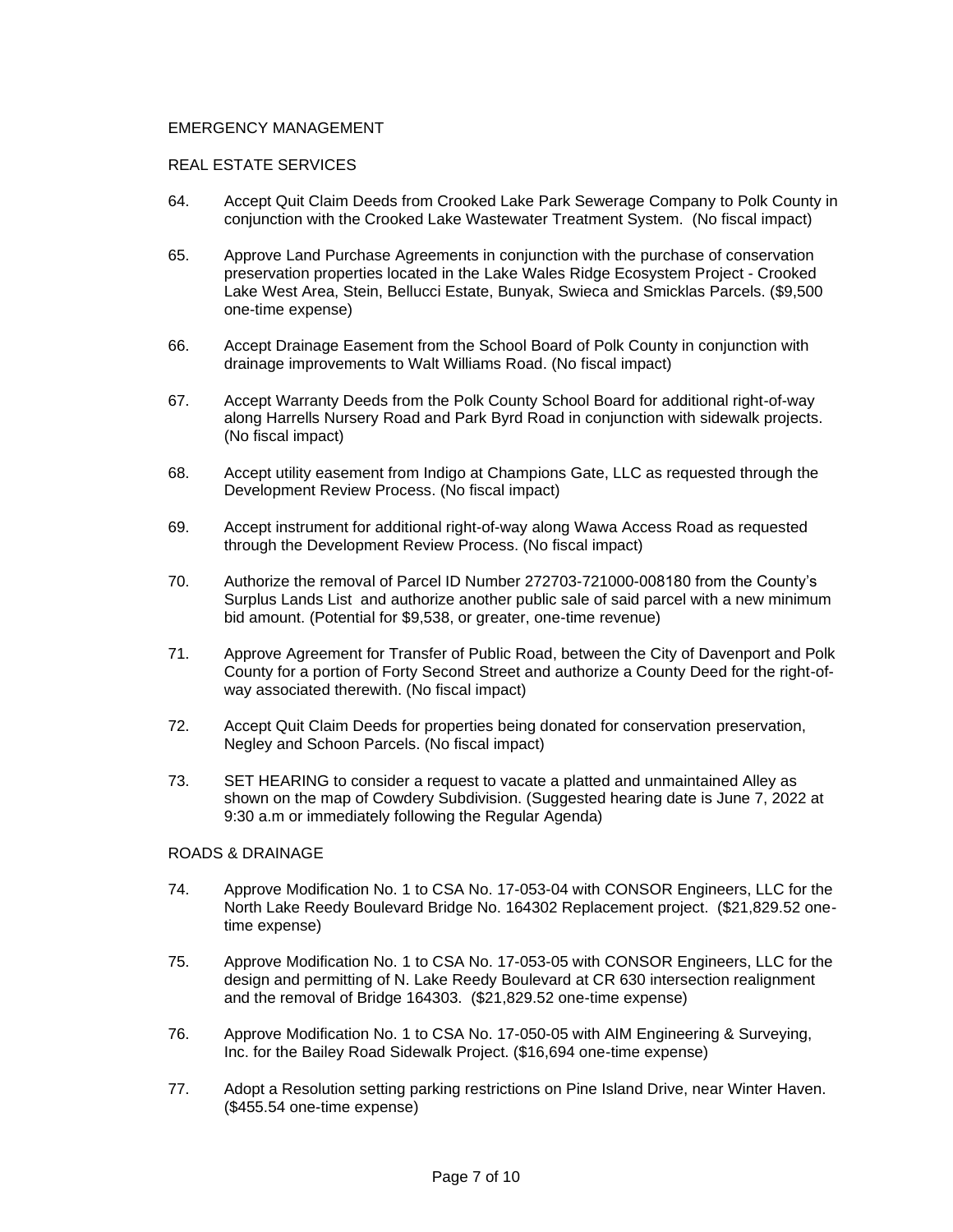- 78. Approve amended Interlocal Agreement between Polk County and the City of Auburndale for road improvements for the Lake Ariana Phase 2 Resurfacing Group. (\$111,825.82 estimated one-time expense)
- 79. Approve a State-Funded Grant Agreement and associated resolutions with the Florida Department of Transportation (FDOT) for the North Ridge Trail Project, and CIP Amendment and budget transfer. (\$9,500,000 one-time future revenue)

## UTILITIES

WASTE & RECYCLING

ELECTED OFFICIAL AND OTHER GOVERNMENTAL AGENCY

COURT RELATED

POLK COUNTY PROPERTY APPRAISER

POLK COUNTY SHERIFF

POLK COUNTY SUPERVISOR OF ELECTIONS

POLK COUNTY TAX COLLECTOR

SUPERINTENDENT OF POLK COUNTY SCHOOLS

WORKFORCE DEVELOPMENT BOARD

#### COUNTY ATTORNEY

- 80. Approve Memorandum of Understanding between CareerSource Polk, Polk County, and the School Board of Polk County for coordination of resources and ensure effective and efficient delivery of the One-Stop Customer Service Delivery System.
- 81. Authorize the filing of a Foreclosure Complaint against the Lake Daisy Estates HOA and other necessary parties to foreclose multiple Code Enforcement liens recorded in favor of Polk County, Florida on the property located at 0 Lake Daisy Dr. Winter Haven, FL 33884 (Parcel ID 272906-855566-002181).
- 82. Approve a Release of Lien related to an Affordable Housing Impact Fee Waiver for Lenny Marks. (No fiscal impact)
- 83. Approve a Release of Lien related to an Affordable Housing Impact Fee Waiver for Rachel Kinney. (No fiscal impact)
- 84. Adopt Resolution approving Declarations Extending State of Local Emergency 22-01 (2022 Residential Waste Collection Emergency).
- 85. Authorize the County Attorney to execute required documents to sign-on or "opt-in" to settlement with Walgreens for opioid litigation and execute all documents on behalf of Polk County required by the settlement.
- 86. Approve a Satisfaction of Mortgage for the First Down Program for Michael E. and Tamika Lucas. (\$7000 one-time revenue)

#### **ANNOUNCEMENTS**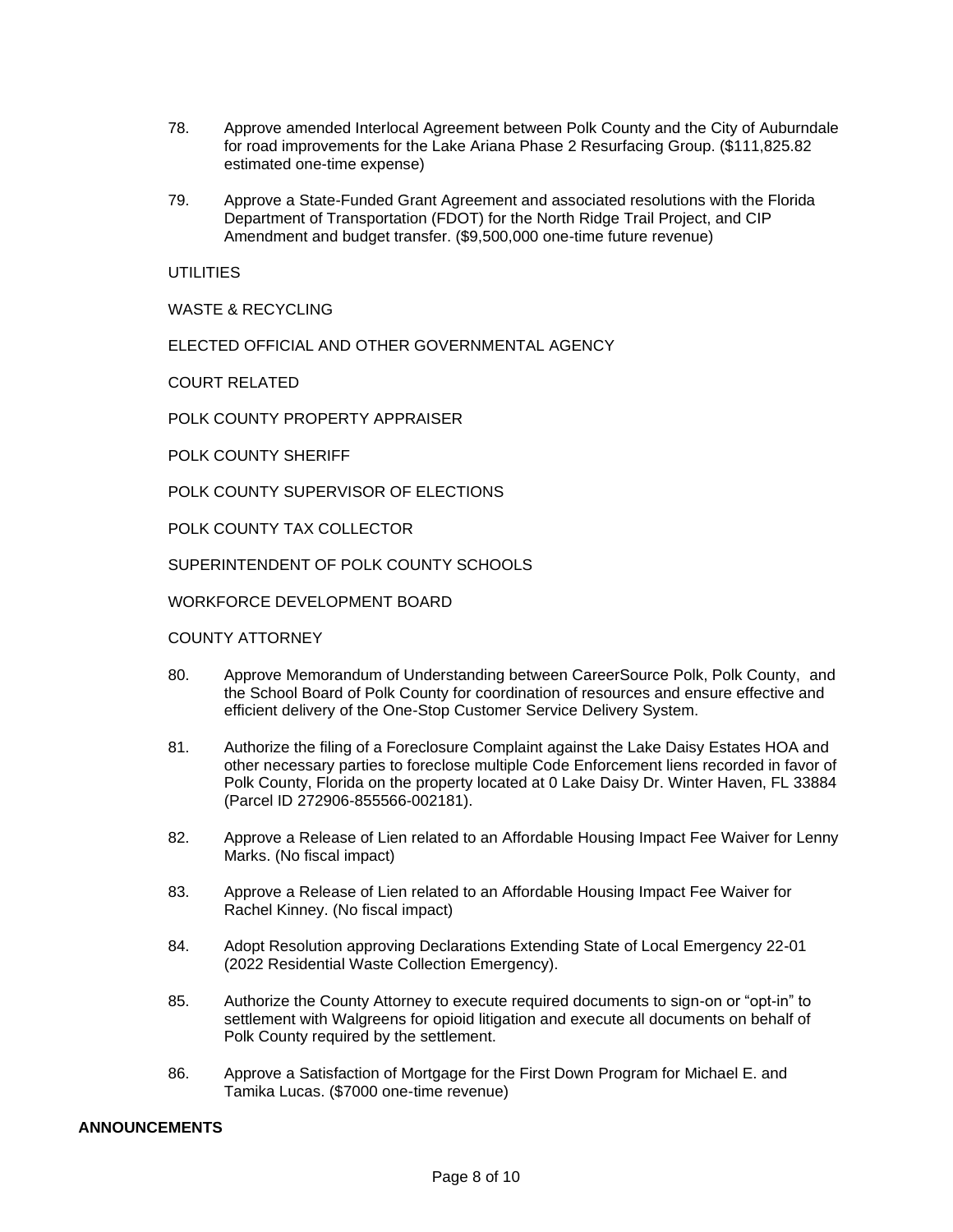All of the below scheduled meetings constitute public meetings at which two or more County Commissioners or Planning Commissioners may appear to discuss issues that may come before the Board of County Commissioners.

- Wednesday, May 18, 2022 9:00 a.m. Appellate Special Magistrate of the Code Enforcement Unit will meet in the County Commission Boardroom.
- Thursday, May 19, 2022 8:30 a.m. Development Review Committee will meet in the Planning and Development Conference Room, Second Floor, County Administration Building.
- Thursday, May 19, 2022 9:00 a.m. Special Magistrate of the Code Enforcement Unit will meet in the County Commission Boardroom.
- Monday, May 23, 2022 4:00 p.m. Special meeting of the Lakes Access Advisory Committee will be held at Parks and Natural Resources, 4177 Ben Durrance Road, Bartow.
- Monday, May 23, 2022 5:30 p.m. Community Relations Advisory Council (CRAC) will meet in the Multi-Purpose Room, Room 413.
- Thursday, May 26, 2022 8:30 a.m. Development Review Committee will meet in the Planning and Development Conference Room, Second Floor, County Administration Building.
- Thursday, May 26, 2022 9:30 a.m. Transportation Planning Organization's Technical Advisory Committee will meet in the Multi-Purpose Room, Room 413.
- **Thursday, May 26, 2022 1:30 p.m.** Land Use Hearing Officer Hearings will be held in the County Commission Boardroom.